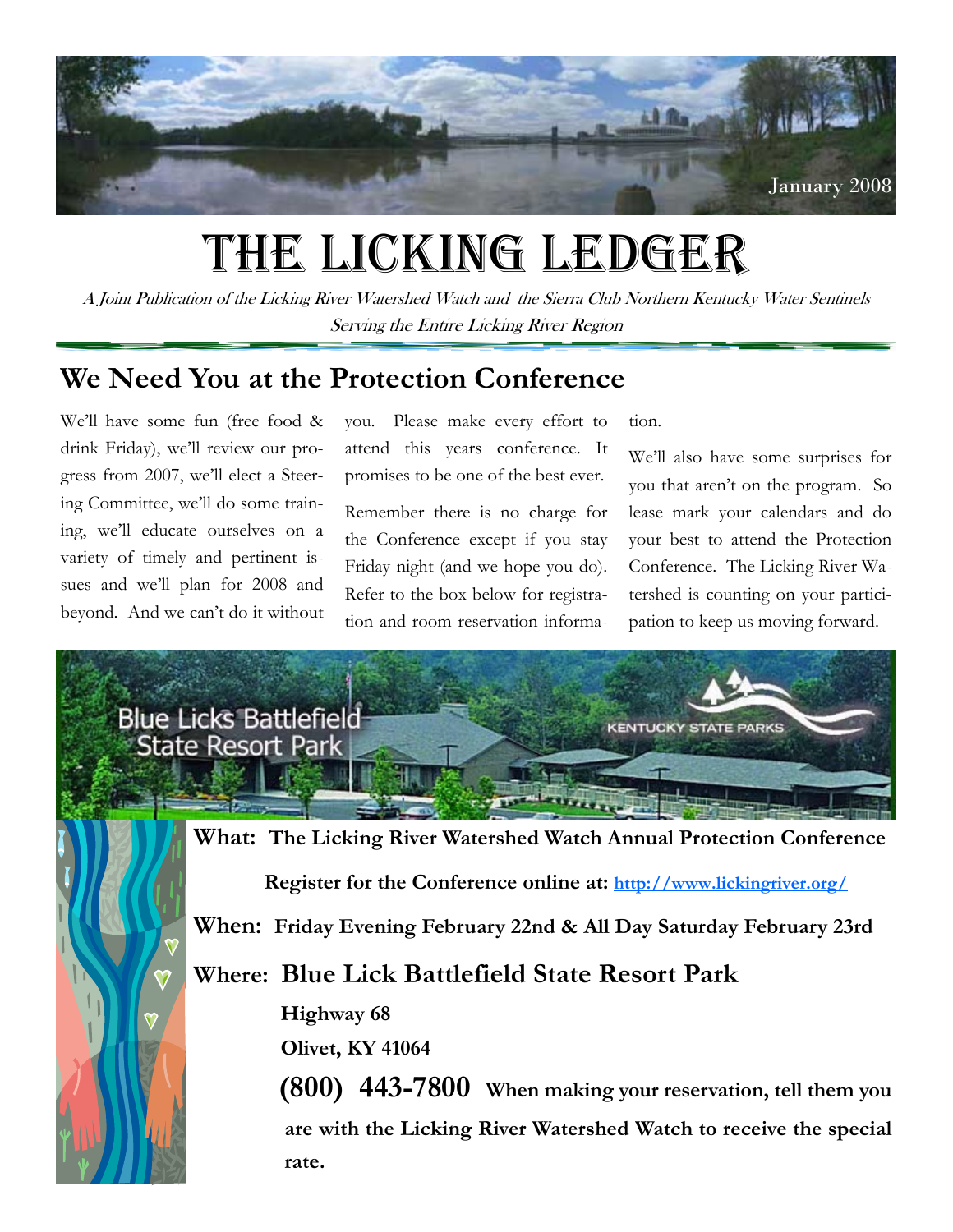

# **Protection Conference Schedule of Events**

## **Friday February 22**

### **5:00 pm—??? Celebrate with Good Food, Drink & Company**

## **Saturday February 23**

 **9:00 Welcome and Introductions —Yvonne Meichtry** 

#### **Summary of 2007 Sampling Data**

- **Introduction:** Dr. Brian Reeder, Morehead State University
- **Field Chemistry Data**: Dr. Chris Lorentz, Thomas More College and Dr. Rebecca Evans, Northern Kentucky University
- **Pathogen Data**: Rita Wright & Dr. Ted Pass, Morehead State University and Mindy Scott, Sanitation District No. 1 (SD1)
- **Nutrient Sampling**, Dr. Rebecca Evans
- **Habitat & Biological Sampling**, Dr. Chris Lorentz

#### **SD1 State Environmental Projects (STEP) Funding**

- **Overview**: Mindy Scott, SD1
- **LRWW Projects**: Yvonne Meichtry, LRWW Chair

**What's Shakin' in the Basin**: Barry Tonning, Tetra Tech & Lajuanda Haight Maybriar, Licking River Basin Coordinator

#### **Volunteer Recognition**

| 12:30 | Lunch<br><b>Conductivity training</b> – new training and two year recertification |
|-------|-----------------------------------------------------------------------------------|
| 1:30  | <b>Election of Steering Committee and Officers</b>                                |
|       | <b>Licking River Watershed Restoration Projects</b>                               |
|       | U.S. Forest Service, Jon Walker                                                   |
|       | KY Fish & Wildlife Resources, Dr. Monte McGregor                                  |
|       | <b>Watershed Handbook</b>                                                         |
|       | Kentucky Waterways Alliance: Katie Holmes, Watershed Program Director             |
|       | <b>Future Directions for LRWW</b>                                                 |
| 4:30  | <b>Adjourn</b>                                                                    |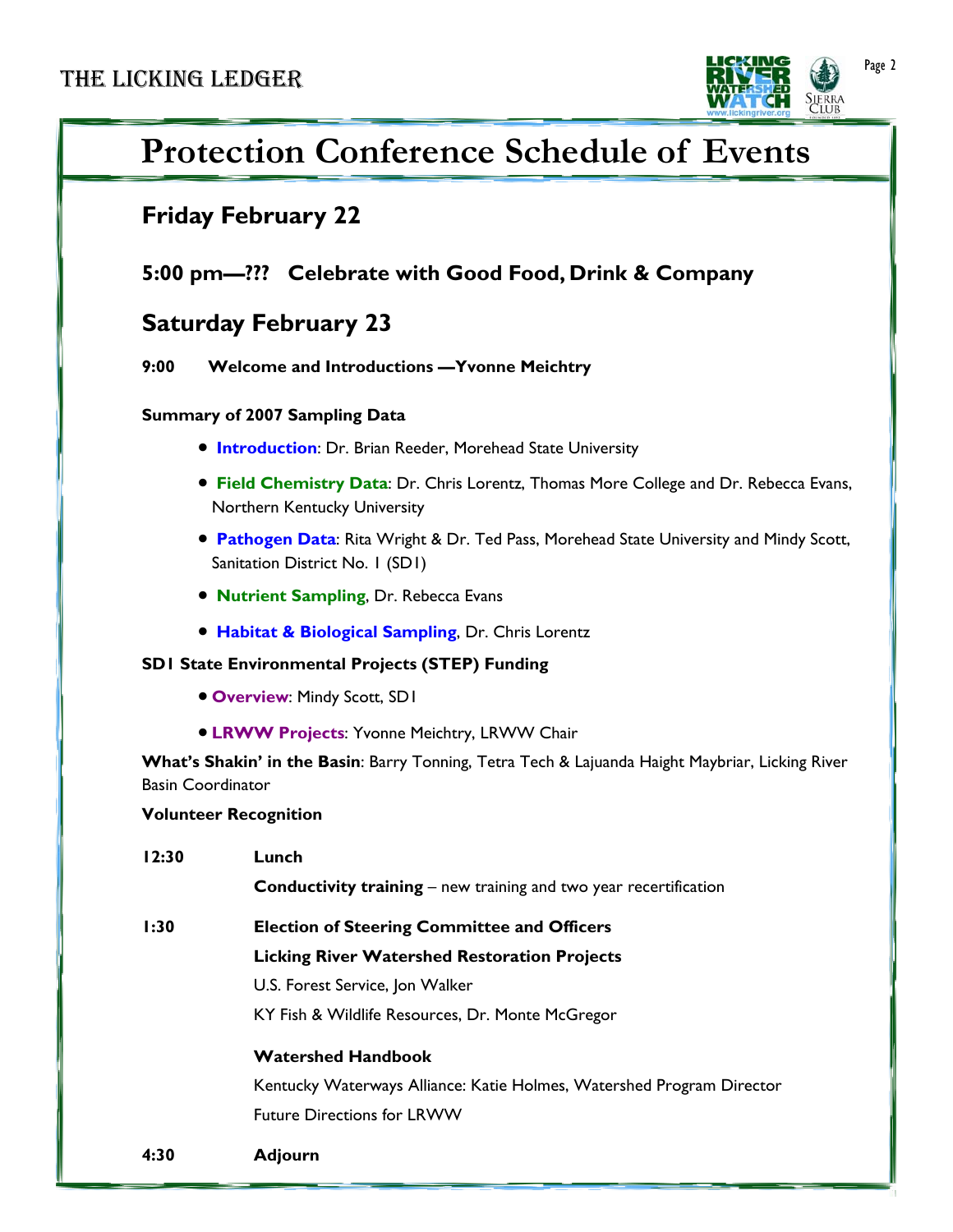

## **Conference Highlights Two Experts Presenting Restoration Projects**

#### **By Tim Guilfoile**

The upcoming LRWW Annual Protection Conference will feature two scientific experts that will present information on some fascinating restoration projects that directly effect the Licking River watershed.

#### **Monte McGregor, PhD**

Dr. McGregor heads the Kentucky Department of Fish & Wildlife Resources Center for Mollusk Conservation. Dr. McGregor will present his plans for restoring endangered mussel species in the Licking River.

Dr. McGregor has been doing pioneering research on endangered fresh water mussel populations in Kentucky. He has actually developed systems to raise endangered mussel species at the Center located on the Elkhorn Creek near Frankfort. This is the only research facility of its kind in the United States.

Dr. McGregor is a native of West-



ern Kentucky. He received his PhD from Auburn University in Aquatic Ecology. He spent 6 years with the Virginia Department of Game & Fish as a malacologist (a branch of zoology dealing with mollusks) and nongame inverte-

brate biologist before joining the Kentucky Department of Fish & Wildlife Resources in 2002.

The Licking River was a treasure of mussel diversity and Dr. McGregor's efforts to restore this endangered population is a story worth hearing.

#### **Jon Walker, USFS Hydrologist**

John Walker is a Hydrologist with the U.S. Forest Service in the Daniel Boone National Forest. Mr.

> Walker has extensive experience on stream restoration projects. He will be discussing the Stonecoal Creek / Slab Camp Creek Stream Restoration Project which is one of his current priorities.



Mr. Walker has been with the U.S. Forest Service for 24 years and 17 of those years have been in the Daniel Boone National Forest. Prior to joining the Daniel Boone Nation Forest he was a Hydrologist with the Gifford Pinchot National Forest in Washington State. He receive his Bachelors Degree in Forestry and his Masters Degree in Forest Hydrology from Southern Illinois University.

His story of the stream restoration projects right in our backyard in the Daniel Boone National Forest is a fascinating undertaking sure to keep you thinking.

Please join us at the Annual Protection Conference for these two and many other outstanding presentations.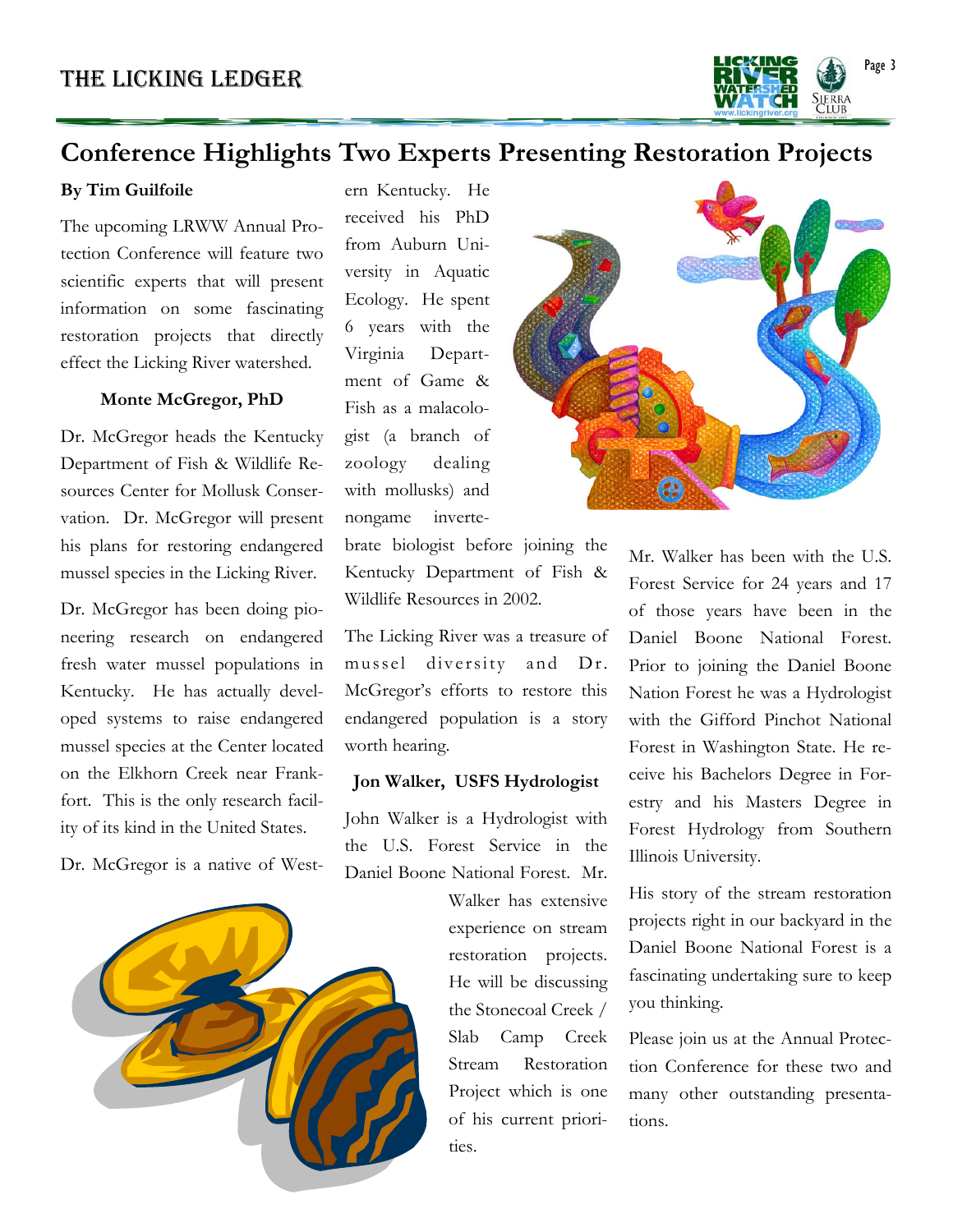

# **Ken Cooke Retires; Leaves Notable Legacy**

#### **By Tim Guilfoile**

He's that guy that always has his head buried in his laptop and knows exactly what's going on in every meeting because he's frantically taking notes. And although that's the picture we often conjure up, he's contributed more than most will ever know to volunteer water quality monitoring in the Commonwealth of Kentucky.

Ken Cooke retired from the Division of Water at the end of December and although he assures us that he will remain interested and involved in water quality issues, he will be sorely missed as the Watershed Watch Program Coordinator.

Ken held the position of Watershed

Watch Program Coordinator for 23 years and anyone who has been involved in the Program can attest to his fundamental commitment to promoting citizen involvement in water quality issues. In addition



to influencing and assisting every Watershed Watch program in Kentucky, Ken also developed the Clean Water Relays, spearheaded the promotion of volunteer water quality monitoring at the State level and was instrumental in developing

 $\Gamma$ 

school base water quality programs.

Please join me in congratulating Ken on his well deserved retirement. Please also join me in thanking Ken for his tireless commitment to the cause of water quality.

# **2008 Testing Dates Set**

#### **By Tim Guilfoile**

The Steering Committee has established testing dates for the 2008 season. This year we are departing a bit from past years traditions as a few dates have moved so please note them on your calendars.

The May event is on the same Saturday as usual. We have moved the July event back one weekend due to the 4th of July holiday. We have also moved the Fall sampling event to the second Saturday of October

and this year we will be testing for nutrients as well as E.coli at this low flow sampling event. We are also emphasizing the need to do bio-

 do these assessments during the logical and habitat assessments. As you are aware, very few of these are don every year and they are extremely important. So please try to

| <b>LRWW/Water Sentinels 2008 Testing Dates</b> |                                            |  |
|------------------------------------------------|--------------------------------------------|--|
| May 10                                         | Field chemistry & E.coli                   |  |
| June<br><b>First two weeks</b>                 | <b>Biological &amp; habitat Assessment</b> |  |
| <b>July 12</b>                                 | Field chemistry & E.coli                   |  |
| <b>October 11</b>                              | Field chemistry, E.coli & nutri-<br>ents   |  |

first two weeks of June if at all possible. However, do them whenever you can if this time frame is not possible.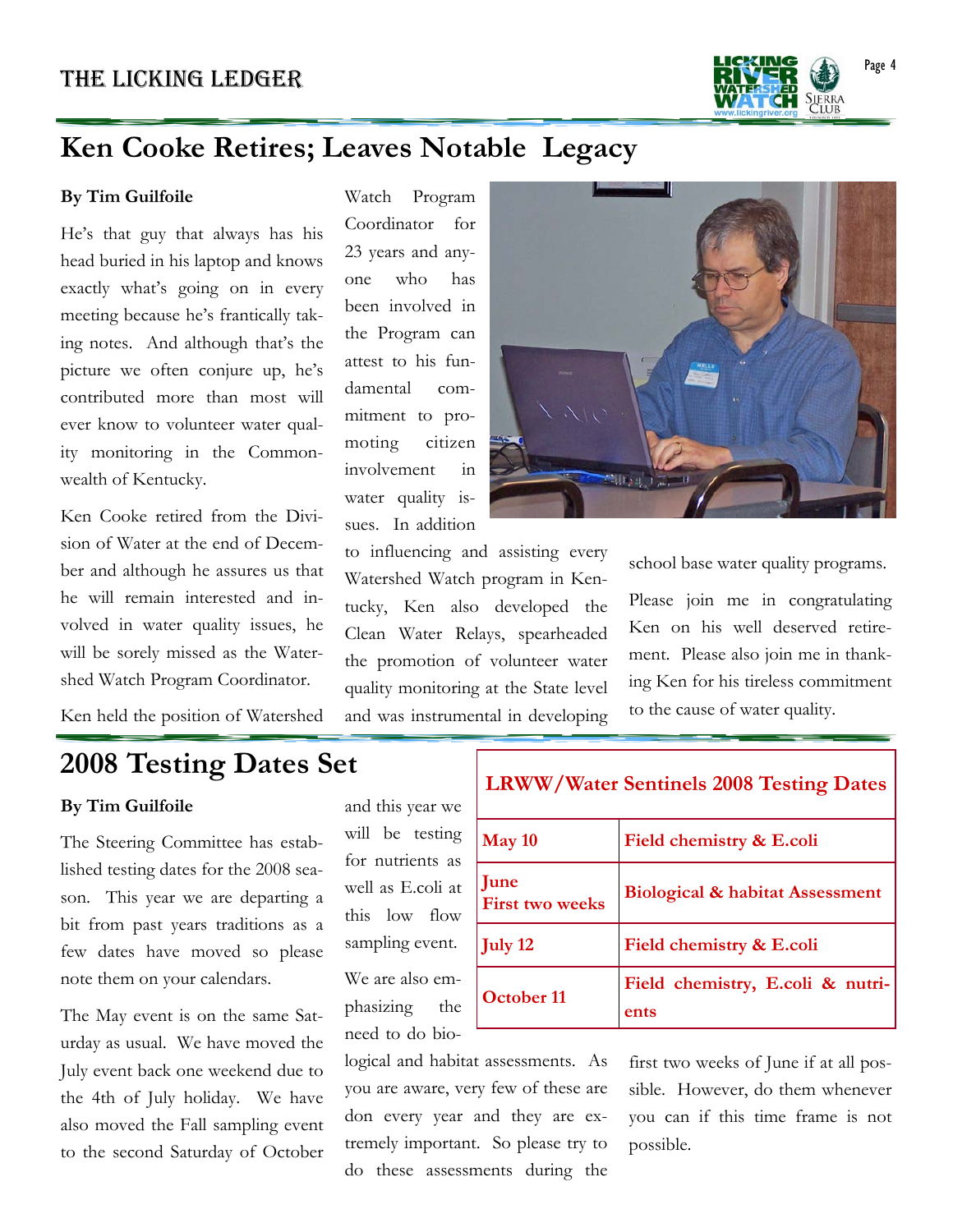

# **Training & Retraining—What's the Drill?**

#### **By Tim Guilfoile**

We announced the training dates for volunteers in last months issue of the Licking Ledger. But that begs the question...Who needs training?

It goes without saying that new volunteers must go through training for chemical, biological and habitat assessment. But volunteers who have already been trained must take a refresher course in grab sample technique every two years.

The Inter-Basin Coordination Committee established this retraining requirement as a part of its Standard Operation Procedure (SOP) and it is important that we comply so that if and when we file a Quality Assurance Program Plan we are in compliance with the SOP.

It is important to note that the requirement for retraining is only for grab sample collection and this only



### **Licking Ledger Editor:**  Tim Guilfoile 3078 Elmwood Dr. Edgewood, KY 41017 (859) 331-0565 tim.guilfoile@sierraclub.org

takes about 1/2 hour. We will set aside time at the beginning of each of our Spring training sessions to retrain volunteers in grab sample collection. We'll announce the precise time for this closer to the actual date.

It should also be noted that current volunteers who wish to get a refresher course in chemical testing are welcome and encouraged to attend one of the Spring training programs. Bring your test kits and get refresher chemicals as well as review the chemical testing processes.

Again, our Spring training schedule is as follows:

#### **Morehead, Kentucky:**

April 5, 2008 9:00 am until 1:00 pm Morehead Sate University Lapin Hall 243



#### **Northern Kentucky:**

April 12, 2008 9:00 am until 1:00 pm Boone County Extension Office Rouse Room 6028 Camp Ernst Road Burlington, KY 41005

#### **Paris, Kentucky:**

April 12, 2008 9:00 am until 1:00 pm Bourbon County Extension Office 603 Millersburg, Rd. Paris, KY 40361

Look forward to seeing you at one of our training sessions.

# **KRWW Protection Conference January 26**

Our sister organization, the Kentucky River Watershed Watch is holding their Annual Protection Conference at Midway College in Midway, Kentucky from 9:00 am until 5:00 pm on Saturday January 26, 2008.

You can register for this confer-

ence online by going to:

#### http://www.kywater.org/watch/ ky.htm

The KRWW has put together a great program and all are encouraged to attend. Contact Hank Graddy with questions at (859) 846-4905.